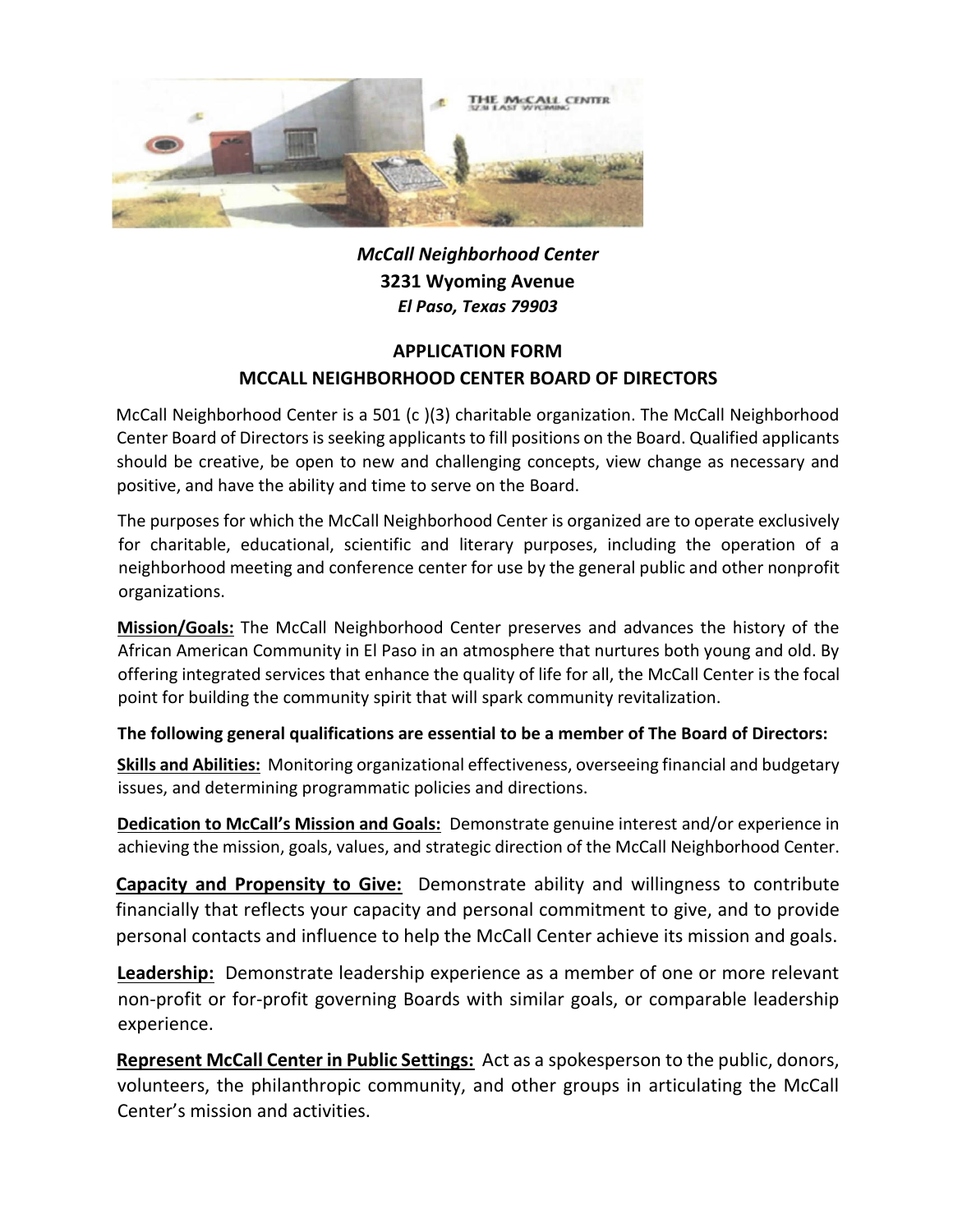

McCall Neighborhood Center 3231 Wyoming Avenue El Paso, Texas 79903

#### **APPLICATION FORM** MCCALL NEIGHBORHOOD CENTER BOARD OF DIRECTORS

| PHONE: _____________________________ |                                                                                                               |  |
|--------------------------------------|---------------------------------------------------------------------------------------------------------------|--|
|                                      | <b>APPLICABLE EXPERIENCE</b><br>List in chronological order beginning with current or most recent experience. |  |
|                                      |                                                                                                               |  |
|                                      |                                                                                                               |  |
|                                      |                                                                                                               |  |
|                                      | <b>VOLUNTEER EXPERIENCE</b><br><b>POSITION/TITLE</b>                                                          |  |
|                                      |                                                                                                               |  |
|                                      |                                                                                                               |  |
|                                      |                                                                                                               |  |